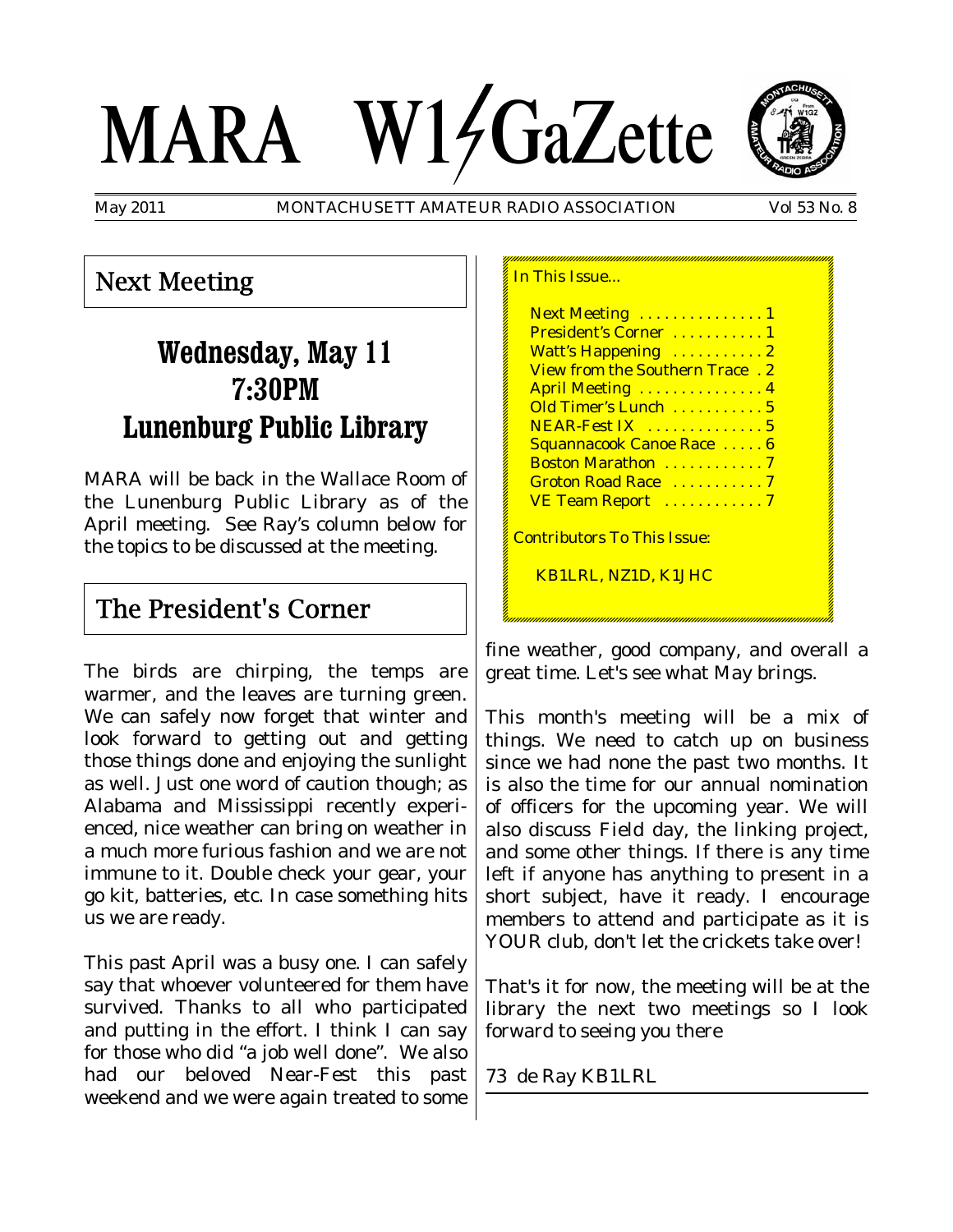## Watt's Happening

## **Sundays, 0800 local 5330.5** (ch 1) USB

Western Mass Emergency 60M Net Alternate frequencies are 5346.5 (ch 2), 5366.5 (ch 3), 5371.5 (ch 4), and 5403.5 (ch 5).

## **Sundays, 0830 local 3937**

Western Mass Emergency Net. Alternate frequency is 3942 in case of QRN, QRM, or frequency in-use. Also a good idea to scan up and down 10kHz if you cannot find the net.

**Sundays, 0900 local 145.45-** Montachusett Emergency Net

**Mondays, 2000 local 147.525 simplex** Worcester Emergency Simplex Net

**Tuesdays, 1930 local 145.37-** Templeton Emergency Net

**Wednesdays, 2100 local 28.341** Harvard Repeater Club 10 meter sideband net "Activity Night"

**Nightly, 2100 local 146.97-** Central Mass Traffic Net

**First Monday, 1900 local 3943, 7245** RACES Net

**First Wednesday, 2000 local 3915** K1ARC Red Cross Net http://www.qsl.net/k1arc/

**Sunday 15 May, Cambridge MA** Flea at MIT electronics flea market Third Sunday April - October

**Sunday 19 June, Cambridge MA** Flea at MIT electronics flea market

**Sunday 3 July,** Fitchburg **MA** Fitchburg Longsjo Classic

For more New England Ham events see http://web.mit.edu/w1gsl/Public/ne-fleas

## View From The Southern Trace

## de NZ1D

Greetings from "fo-wah" land.

Sorry I missed the club's little anniversary party, but I was with y'all in spirit. I did manage to work the special event, found John KK1X early on 40m. Later on the bands were terrible...heard Gordon on 20 but he was in the mud. Speaking of the anniversary, I now believe I can show pretty good continuity from the "first" Fitchburg club and MARA going back almost 80 years. There's always the question of how many of the members does it take moving from a demised predecessor club to a new/reorganization to constitute continuity. I originally planned to revise the "Genesis of a Call Sign" with new info but it now appears that I'll have to write a sequel (or is it a prequel?) Hey, George Lucas can do it!

I recently learned that Donald Brown, last surviving child of Capt. Willis Brown (ex 1-GZ/W1GZ), d. at Exeter, NH in Sept 2010 at age 90. He had been living amongst us all this time, working in Wilmington, MA, as a microwave engineer! Ironically, I was in Exeter, in the hospital parking lot, only a few weeks before he died. Meanwhile, I have obtained what I believe to be one of Nestor Stolba's first W1GZ QSL cards, a temporary "home brew" -- typed on a piece of card stock -- postmarked Feb 7, 1948 for a QSO with VE5HR of Moosejaw, SK. QSO date Jan 28, 1948, which is only a few days after Stolba received Brown's vacated W1GZ call sign.

It's tough to lose the old-timers like W1LXE, W1OOY, W1UD (ex W1QKX),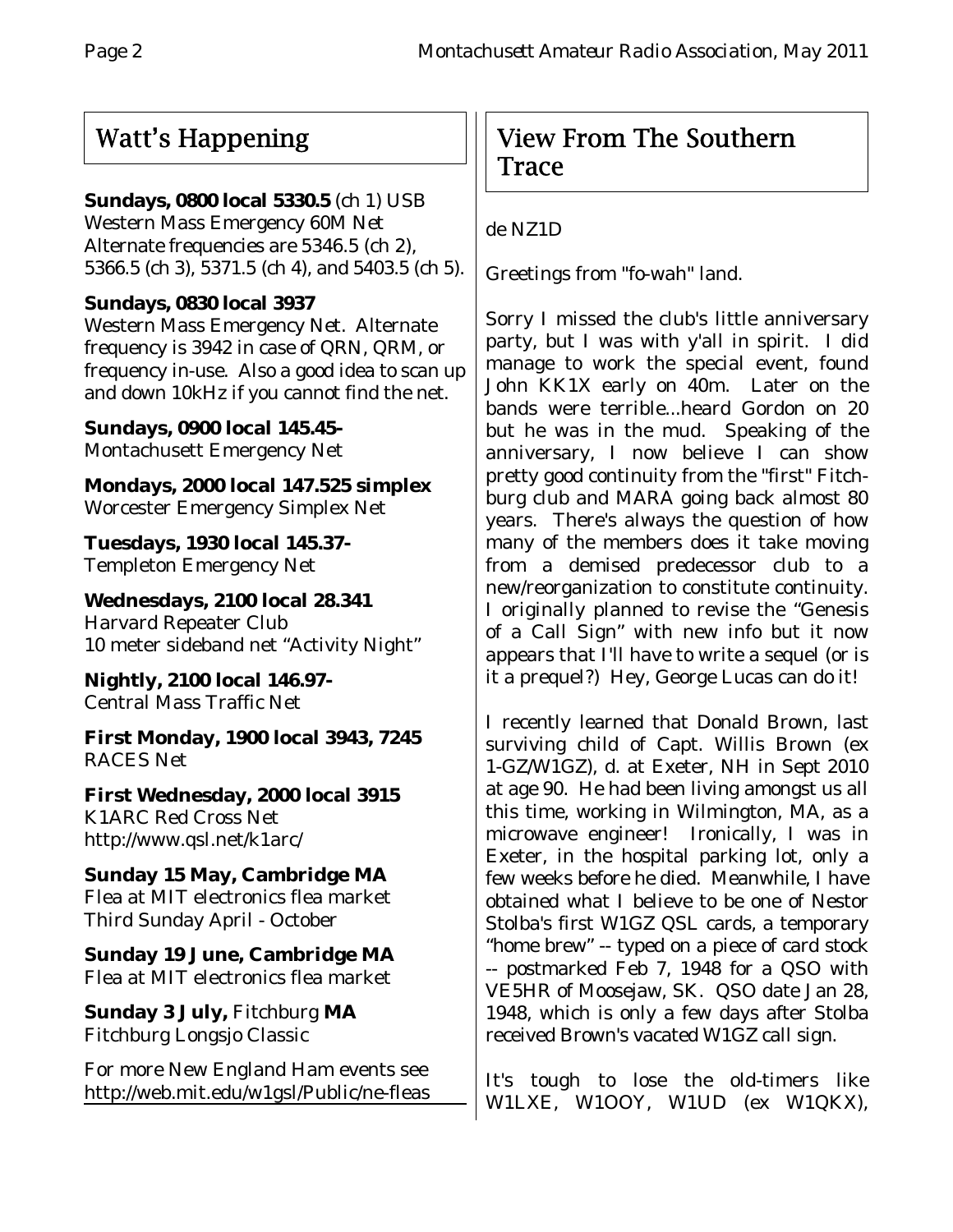## The MARA W1/GaZette

is published by the Montachusett Amateur Radio Association just prior to the monthly meeting. The newsletter is distributed free to members and friends of Amateur Radio.

Contents copyright © 2011, MARA. Permission to use in other Amateur Radio publications with credit to MARA is hereby granted.

The deadline for materials to appear in the W1/GaZette is noon on the Sunday before the first Wednesday of the month.

#### **NEWSLETTER STAFF:**

| Editors:   | <b>Ralph Swick KD1SM</b>           |
|------------|------------------------------------|
|            | <u>978-582-7351 kd1sm@arrl.net</u> |
| Webmaster: | <b>Paul Upham KD1YH</b>            |

#### **MEMBERSHIP INFORMATION:**

|                     | <b>Club Secretary: Barry Fox W1HFN</b>            |              |
|---------------------|---------------------------------------------------|--------------|
| <b>Annual Dues:</b> | <b>Regular</b><br>Family                          | \$25<br>\$30 |
|                     | <b>Fixed income</b>                               | \$15         |
| <b>Meetings:</b>    | 2nd Wednesday, 7:30pm<br><b>September to June</b> |              |

Mailing address: MARA PO Box 95 Leominster, MA 01453 Web site: http://www.w1gz.org/

#### **OFFICERS:**

| Ray Lajoie, KB1LRL<br>rplajoie@comcast.net                                              | <b>President</b>      |
|-----------------------------------------------------------------------------------------|-----------------------|
| <b>Bill Leger, N1UZ</b>                                                                 | <b>Vice President</b> |
| <b>Barry Fox, W1HFN</b><br>foxbw@comcast.net                                            | <b>Secretary</b>      |
| <b>Gordon LaPoint, N1MGO</b><br>n1mgo@arrl.net                                          | <b>Treasurer</b>      |
| <b>Charlie Cayen, KT1I</b><br>kt1j@arrl.net                                             | <b>Trustee</b>        |
| <b>MARA owns and operates the W1GZ repeater on</b><br>145.45 (CTCSS 74.4) in Fitchburg. |                       |

WA1DWS and WA1NAQ. Sadly it makes you contemplate on your own mortality. I knew Roy 'OOY from RACES days in the 60's when I was WA1CRE and later when we were both CD Directors, John 'NAQ from 6m AM roundtables, 'DWS from RACES and the now defunct Townsend Amateur Radio Society, and of course, Norm and Bill from MARA. Norm probably went back the farthest, getting his license from the WPA "telegraphy" classes held in 1937 but I didn't meet him until MARA days. I wish now I'd have picked his memory more.

P.S. If anyone (hint: W1BYH) has any corrections/changes to the booklet, especially call signs for the group photo, email them to me pronto at nz1d@arrl.net. I'm especially interested in any tidbits about W1JYA (Fred Gibbs) and W1CAI (Leo Wiita), who were very active locally in the 30's and 40's. I think I remember Fred from his stint with 'OOY and the Westminster CD. But I wasn't paying attention then!

73, Bill

"BREAKING NEWS!" from NZ1D: Stolba's (aka W1GZ's) first amateur radio call sign, c. 1914, may have been discovered! And why it probably wasn't 1GZ. Details (hopefully) to be revealed before June newsletter.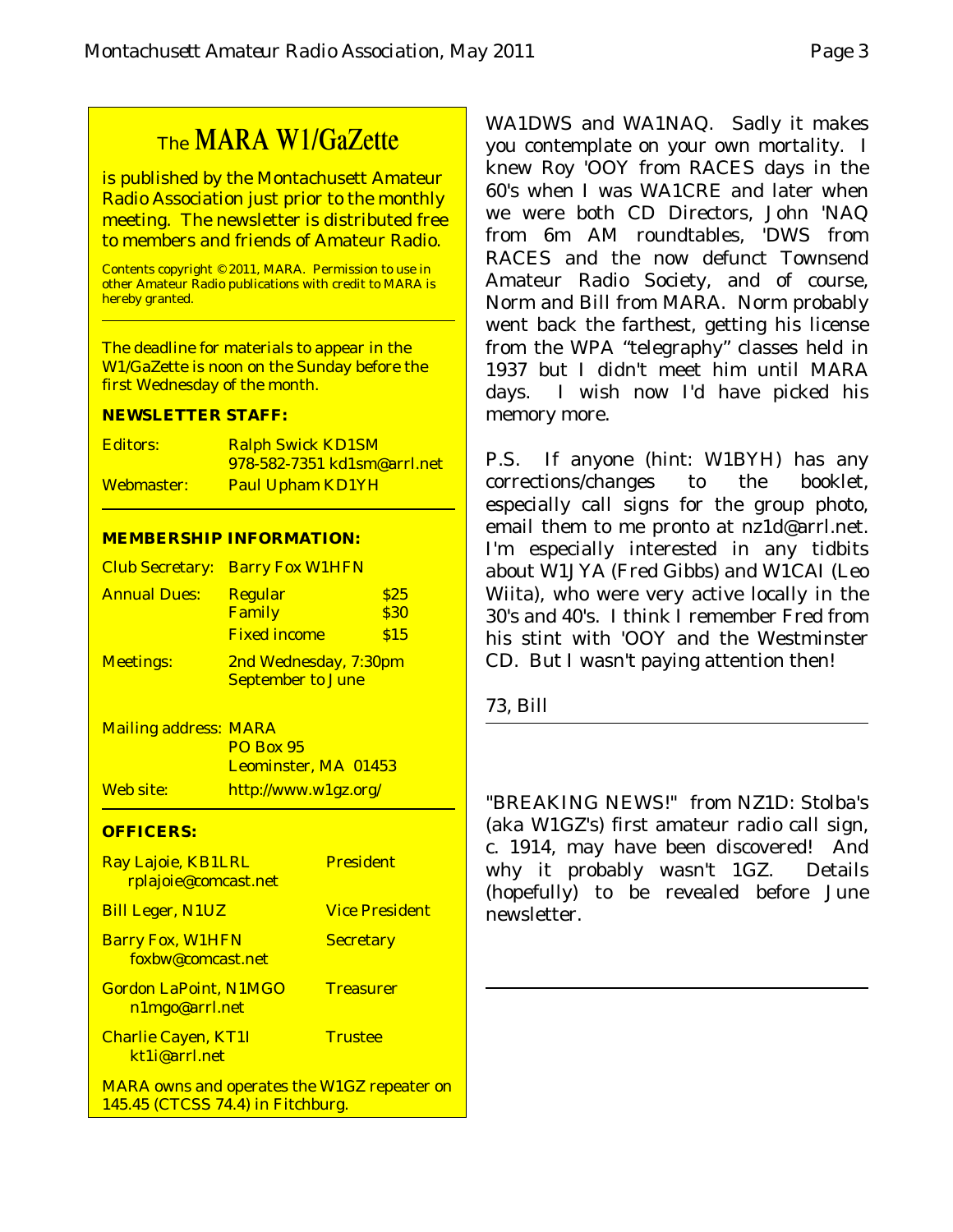# April Meeting

The April MARA meeting was held at the Lunenburg Public Safety Building and featured a QSL card sort.

Thanks to Stan KD1LE for bringing the NVARC sorting boxes from Pepperell.





Above: Bob KB1JZU at the final collection tables. Barry W1HFN sorts to the right.

Left: Paul WB1EWS (center, behind tables), Gordon N1MGO, Bill N1UZ (background, Tom AB1GF

[KD1SM photos]



Left: Tom K1JHC deciphers a destination callsign.

Right: Ken KB1UVP consults with Norm W1BYH on a card. Gary K1YTS is at the end of the table.

[KD1SM photos]

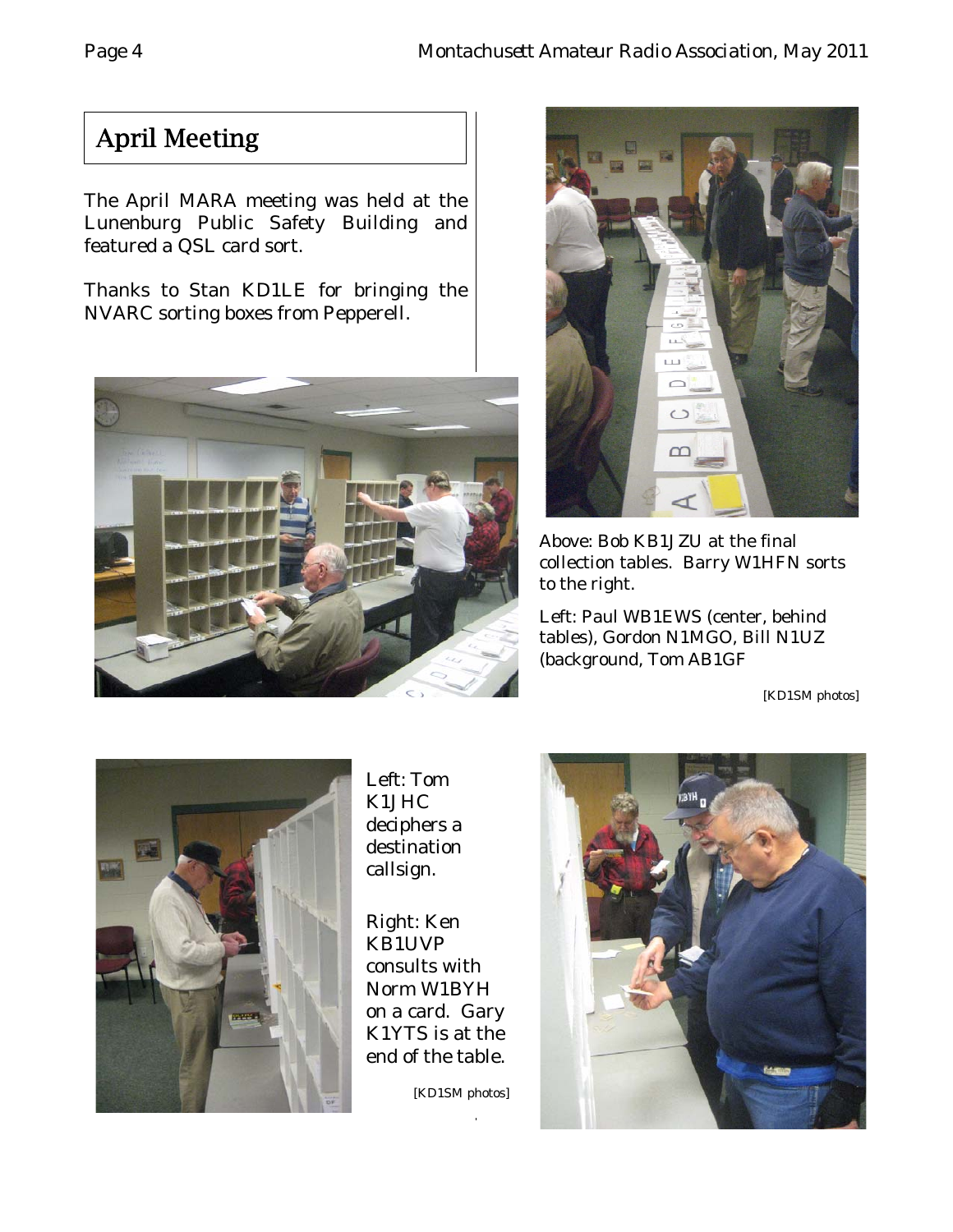## Old Timer's Lunch

### de Tom K1JHC

There was a lively discussion about Emergency Communications during the get together at Bickford's Restaurant during the Old Timer's lunch on Wednesday, May 4th. Nice to see a good sized showing. Present were Don W1IBL, Charlie KT1I, Paul N1QDX, Tom K1JHC, Al KB1TNN, Norm W1BYH, Barry W1HFN, and Gary K1YTS. Please join with us On the First Wednesdays of the month.



Above: the treasure hunt is underway

Below: Charle KT1I and Gary K1YTS present the MARA table.

[KB1LRL photos]

## NEAR-Fest IX

de Ray KB1LRL

It's hard to imagine that we are approaching 5 years of this event. I have been around for all of them and a few from Hosstraders. Ever since I started going to them I have been treated to stories of hamfests past and the history it brings. It makes me wish I had come to this hobby long ago.

We got treated to great weather and fine company as the brave ones endured nearly 4 dollars a gallon for gas to make the pilgrimage to "our sanctuary". Our group consisted of Gary K1YTS, Nancy KB1KEF, Killer aka W1OOF, and Charlie KT1I. Tom AB1GF arrived later and visits from many other members. We all shared stories, jokes, food, and shopping and made a little money as well. Those that missed it -- SHAME ON YOU! I think we are already planning for October's event which I hope will bring us the same again. So In the words of a local car dealer, "come on down!"



Below: the overnight area

[KB1LRL photo]

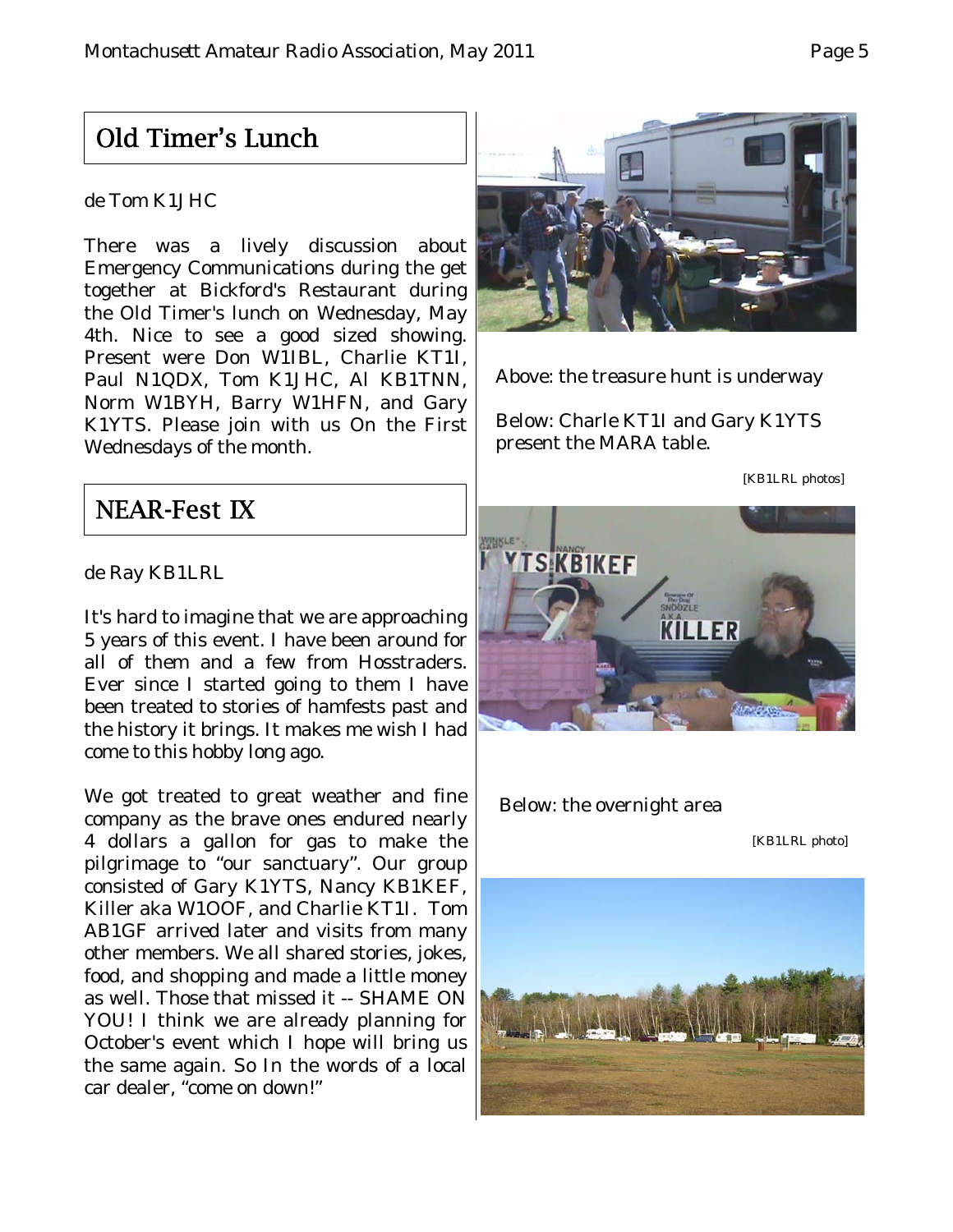## Squannacook Canoe and Kayak Race

On Saturday April 16 the Townsend Lion's Club held its annual Squannacook Canoe and Kayak Race.

The race starts at the Townsend VFW and proceeds along the Squannacook River to the pond at Townsend Harbor. The race is timed; paddlers start at 1-minute intervals beginning at 10am and their finish time at Harbor Pond is recorded. The fastest group completes the course in about 90 minutes while the slowest took nearly twice that time.

The river was fairly low this year and the weather was slightly on the chilly side. A brisk wind throughout the day was especially noticeable at the short of Harbor Pond.

Radio operators volunteering for checkpoints along the course this year were: Bob AB1CV, Barry W1HFN, John KK1X, Charlie KT1I, Nancy KB1KEF, Stan KD1LE, Tom K1JHC, Gary K1YTS, and Ralph KD1SM. Gary organized the crew while Stan had a dual

role at the railroad trestle behind Town Hall serving as Net Control for the event.



Above: two paddlers approach the the final portage on the river.

Below: a pair of slightly chilly paddlers reach the finish.

[KD1SM photos]





Left: Julie (daughter of KB1KEF), Nancy KB1KEF, Bob AB1CV, Tom K1JHC, John KK1X, Charlie KT1I, Stan KD1LE, Barry W1HFN, Ralph KD1SM, and Gary K1YTS at the Townsend VFW preparing to head out to their checkpoints.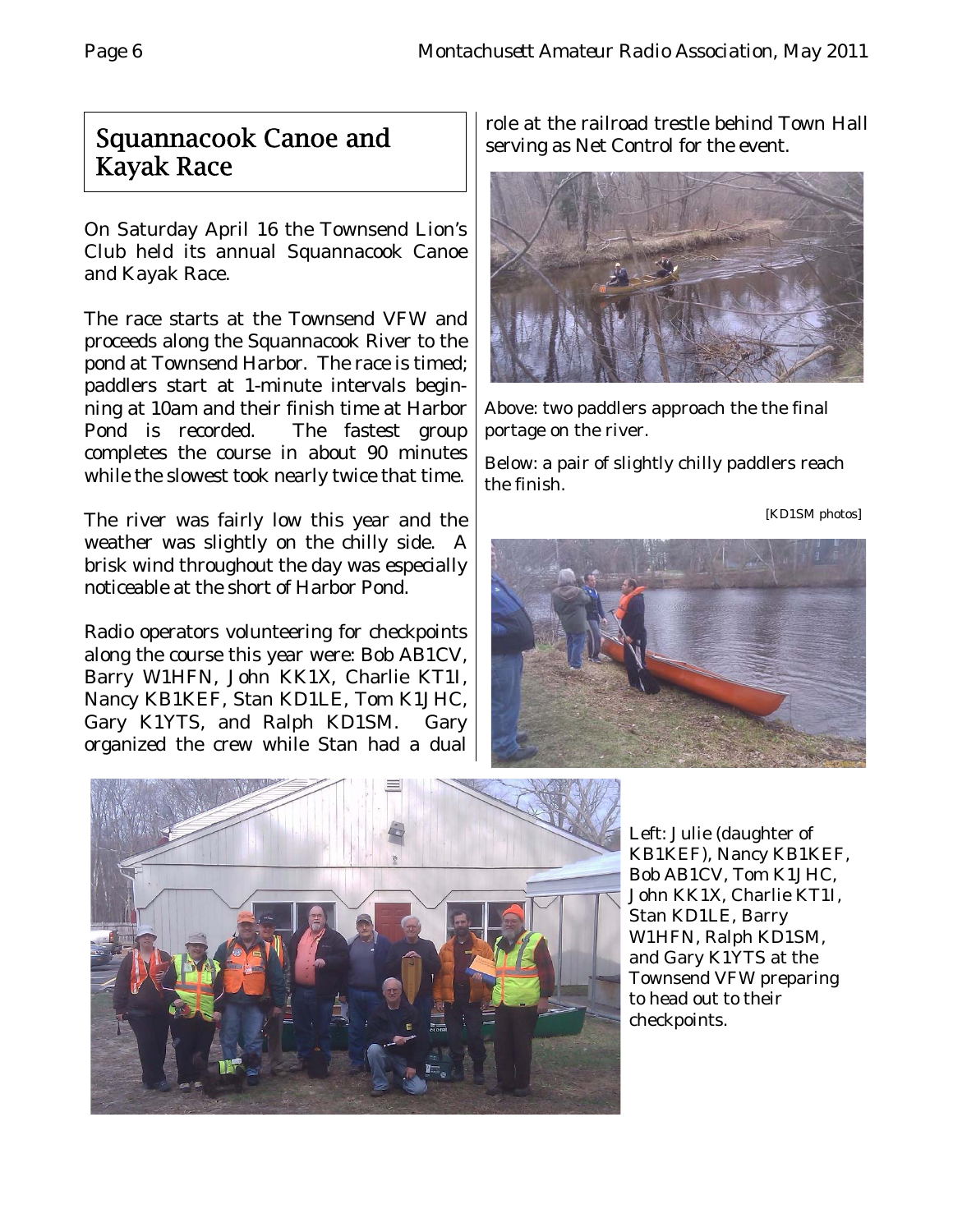# Boston Marathon

Each year approximately 200 Amateur Radio Operators volunteer communications support to the Boston Marathon. The Hams provide critical radio support for the starting line logistics, the first aid stations along the course, the buses for transporting runners who cannot finish, the finish line medical personnel, and the chute sweep teams.

Spotted this year at the Marathon were MARA members John KK1X, Gary K1YTS, Ray KB1LRL, Jeanine N1QIT, and Ralph KD1SM.

This is a very rewarding activity. You see the race up close, and get bragging rights for being part of the crew. The BAA provides a special windbreaker to the volunteers as well as a participation pin. These items are coveted by many.

The Amateur Radio support is organized into three teams; the Starting Line team, the Course Team, and the Finish Line team. New volunteers are always welcome; there are additional stations that can be served as well as replacing long-time volunteers who retire. If you are interested, contact Paul W1SEX.

## Groton Road Race

Over one thousand runners participated in the Groton Road Race this year. This annual event is sponsored by the Squannacook River Runners. Normally held the weekend after the Boston Marathon, this year the Groton Road Race was held one

week before the Marathon due to the timing of the Easter holiday.

The Groton Road Race depends on Amateur Radio communications for course safety. We provide critical radio coordination along the course to and from the Groton Police Department.

The MARA members who volunteered their services this year were Tom K1JHC, Gary K1YTS, Nancy KB1KEF, Ray KB1LRL, John KK1X, Tim KQ1Y, and Charlie KT1I. Ralph KD1SM assembled the crew but due to a scheduling conflict was not able to participate on the day of the event.

## VE Team Report

The MARA Amateur Radio Exam Team held its April license exam session on Wednesday the 27th. Three candidates were served with two new Technician licenses and one Extra upgrade earned.

Thanks to examiners John KK1X, Gary K1YTS, Don N1HVA, Paul KD1YH, and Ralph KD1SM for serving at this session.

The MARA VE Team provides Amateur Radio license exams on the fourth Wednesday of every month if at least one candidate has pre-registered for the session.

Contact Paul KD1YH to register for a session.

**A nominating committee for Club Officers will form in May. Think about who you would like to lead the Club in the coming year. Maybe you should take a turn at it.**